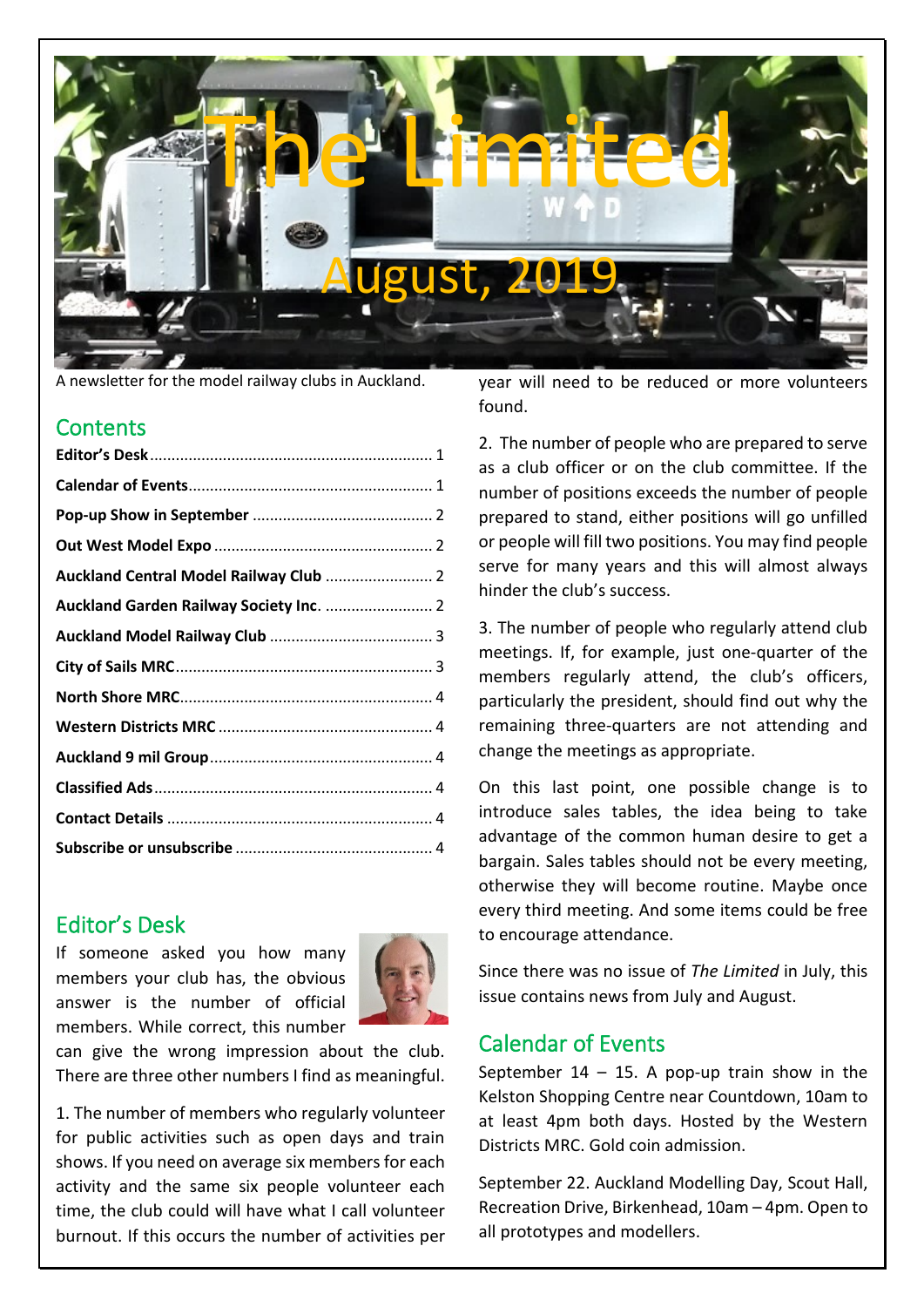October 20. Auckland Modelling Day, see above.

November 2. Trip on a coal-powered tug boat, 1:45 – 5:15pm, tickets \$45, W.C. Dalby Preservation Soc.

November 7 – 10. Pokaka Cultural Convocation, Taylor Memorial Lodge, State Highway 4, Pokaka. Email [nzrmodelling@yahoo.co.nz](mailto:nzrmodelling@yahoo.co.nz) for information.

November 9 – 10. The Out West Model Expo, [Te](https://www.eventfinda.co.nz/venue/te-atatu-peninsula-community-centre-te-atatu-peninsula)  [Atatu Peninsula Community Centre](https://www.eventfinda.co.nz/venue/te-atatu-peninsula-community-centre-te-atatu-peninsula), 595 Te Atatu Rd. Hosted by the Auckland Märklin Club.

November 22. Auckland Modelling Day, see above.

January 9 – 13, 2020. The 2020 Steam N' Steel, an international model engineering convention in Hamilton. Hosted by the Hamilton Model Engineers.

April 10 – 13, 2020. The NZAMRC National Model Railway Convention, St Andrews College, 347 Papanui road, Christchurch.

# <span id="page-1-0"></span>Pop-up Show in September

The Western Districts MRC announced very recently that they will be holding a Pop-up Show in the Kelston Shopping Centre, September 14 and 15. The show is intended as a community activity. The show will also raise funds for the WDMRC.

As you may have inferred from the term "Pop-up", the show is intended to be small and that can be organized quickly. This contrasts noticeably with the last year's Out West Model Expo which had over 20 layouts and took more than a year to organize.

So far, the confirmed layouts for the Pop-up Show are a large OO Welsh layout, an American HO layout and a Thomas layout.

## <span id="page-1-1"></span>Out West Model Expo

The Auckland Märklin Club (AMC) is hosting the second annual Out West Model Expo on November 9 and 10. The venue is the Te Atatu Peninsula Community Centre, the same venue as last year. Around 1100 people attended the Expo in 2018 and the AMC expects a similar number this year.

As of a few days ago, the AMC had asked all Auckland clubs and some individuals if they were interested in having a layout or a display table at the show. If you have not been contacted and you would like to have a layout or display table, please email the AMC vice-president Dennis Whitlock at drwhitl@slingshot.co.nz

# <span id="page-1-2"></span>Auckland Central MRC

The ACMRC held a collector's fair in July to raise funds for the club. The fair was very successful. The stalls were at capacity and some late applications for stalls were declined. The hall was full right through to closing time, and to quote Mike Johnston, ACMRC secretary, "Many members of the public were seen leaving with full shopping bags".

As some of you know, the ACMRC is building a large HO layout on the second floor of its clubrooms. The woodwork on the elongated helix is now finished. When operational, the helix will give access to another 175 metres of track. For comparison, the main line on the North Shore's Waitemata & Chelsea is 151 metres long.

The building of the HO layout means there is plenty of varied modelling for both new and existing members to participate in.

# <span id="page-1-3"></span>Auckland Garden Railway Society Inc.

The AGRSI held its August running meet at the home of Andrew Stevens. Andrew, who is possibly better known as a modeller in the smaller scales, has been building a garden layout over the last year.

When finished the layout will consist of a station and small yard along the side of the house, and a large loop, wye and a small yard at the back of the house. The large loop goes around a swimming pool. Andrew may add a wharf to his layout with the pool serving as the ocean.

The layout currently has temporary track made from 3/16" thick aluminium bars and blocks of wood. Andrew and Ken Clough recently designed a code 297 rail that Andrew intends using on his layout. The rail will be extruded commercially from aluminium. Andrew had a sample piece of rail, anodized dark bronze, at the running meet.

The photograph below shows Robert Graham's battery-powered diesel locomotive pulling a small train around the large loop. The photograph also shows the temporary track and the type of benchwork Andrew is using for the parts of his layout that are above the ground. AGRSI life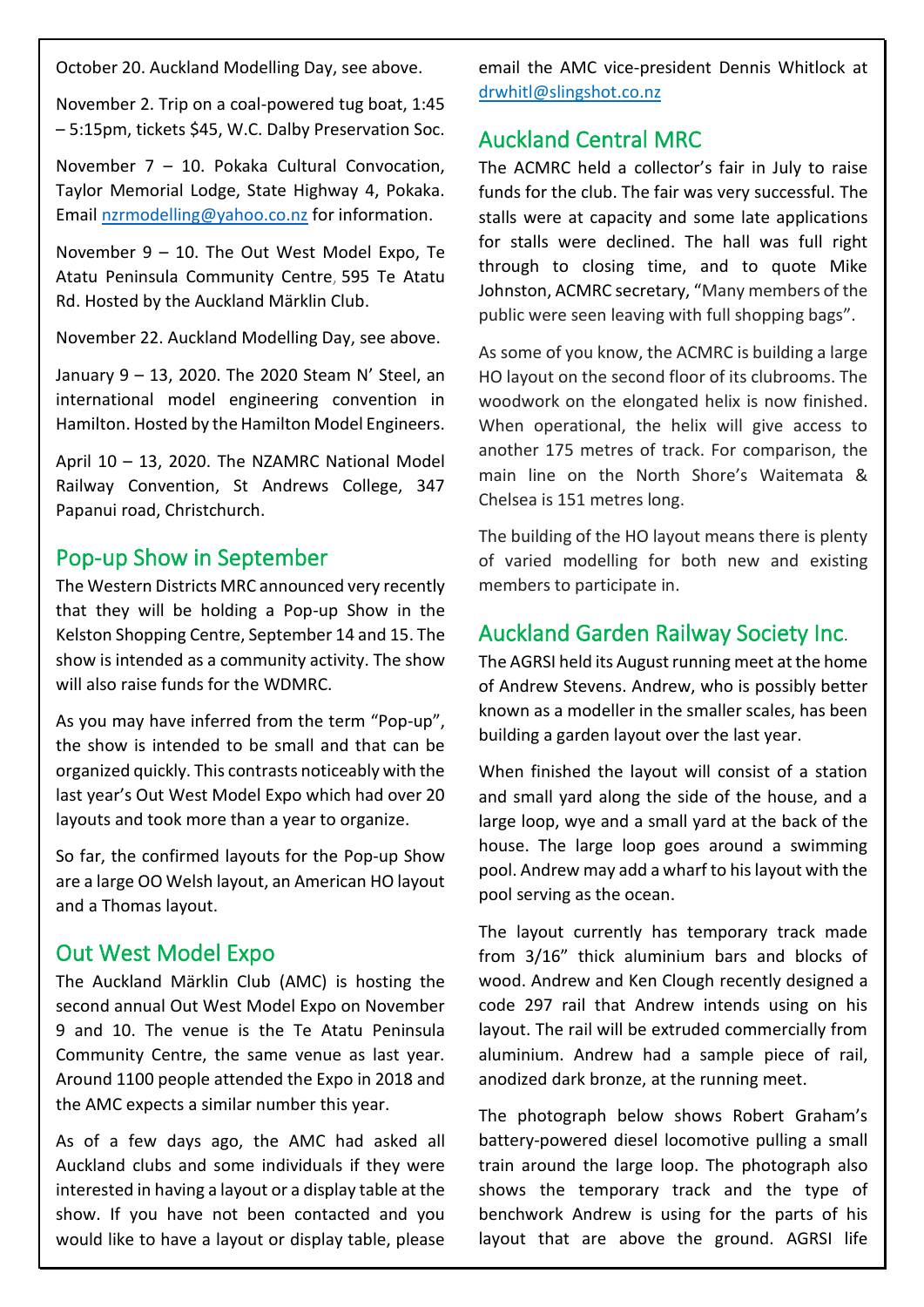member Michael Hilliar is facing the camera.



## <span id="page-2-0"></span>Auckland MRC

Most monthly meetings of the Auckland Model Railway Club are held in members homes. The August meeting was an exception and was a visit to the Helensville Railway Museum.

A group of museum volunteers was on hand to explain the history of the railway operations at Helensville and the 1:64 layout in the museum. The efforts of these volunteers were greatly appreciated by AMRC members. Malcolm Ross, writing in the August issue of the AMRC's *The Clinker*, said the railway operations were more complex than he thought.

After the tour of the museum, the visitors had lunch at the Ginger Crunch café in the old Helensville railway station.

A very good half-day outing that other clubs might consider (if museum volunteers are available).

#### <span id="page-2-1"></span>City of Sails MRC

The CoSMRC had two meetings in July.

On July 4 the CoSMRC members were guests of the North Shore MRC at the latter's American evening. CoSMRC members supplied a collection of small flags, a DVD on CN's Yellowhead Pass, and two apple pies with whipped cream. The photograph below shows (l-r) Alan Godfery (NSMRC sec), Dave Webley (NSMRC pres) and Paul Hobbs (CoSMRC pres) in earnest discussion. Several NSMRC and CoSMRC members told me they greatly enjoyed the evening. The apple pies and whipped cream received a special mention.



The second CoSMRC meeting in July was at James Kelso's layout. James is partway through building a large triple-deck mushroom HO layout. Each CoSMRC member took a DCC locomotive to the meeting and these were used to test how well the layout handles the load of several locomotives. The main finding was that the voltage drop was more significant than James expected. For example, one of the locos changed direction at random once the voltage drop was sufficient. James is investigating ways to reduce the voltage drop. The CoSMRC could well return in a few months for testing of the improved layout.

CoSMRC members have been active in other ways. Elizabeth Mead and Philip Sharp attended the NMRA's 2019 national convention in Salt Lake City, Utah. While there Elizabeth went on four non-rail tours and attended some clinics. Philip gave three clinics, helped judge the model competition, attended many clinics, and did committee work. The photograph below shows the best of show model in the competition. The modeller took one year to build the model. It scored 123 / 125.